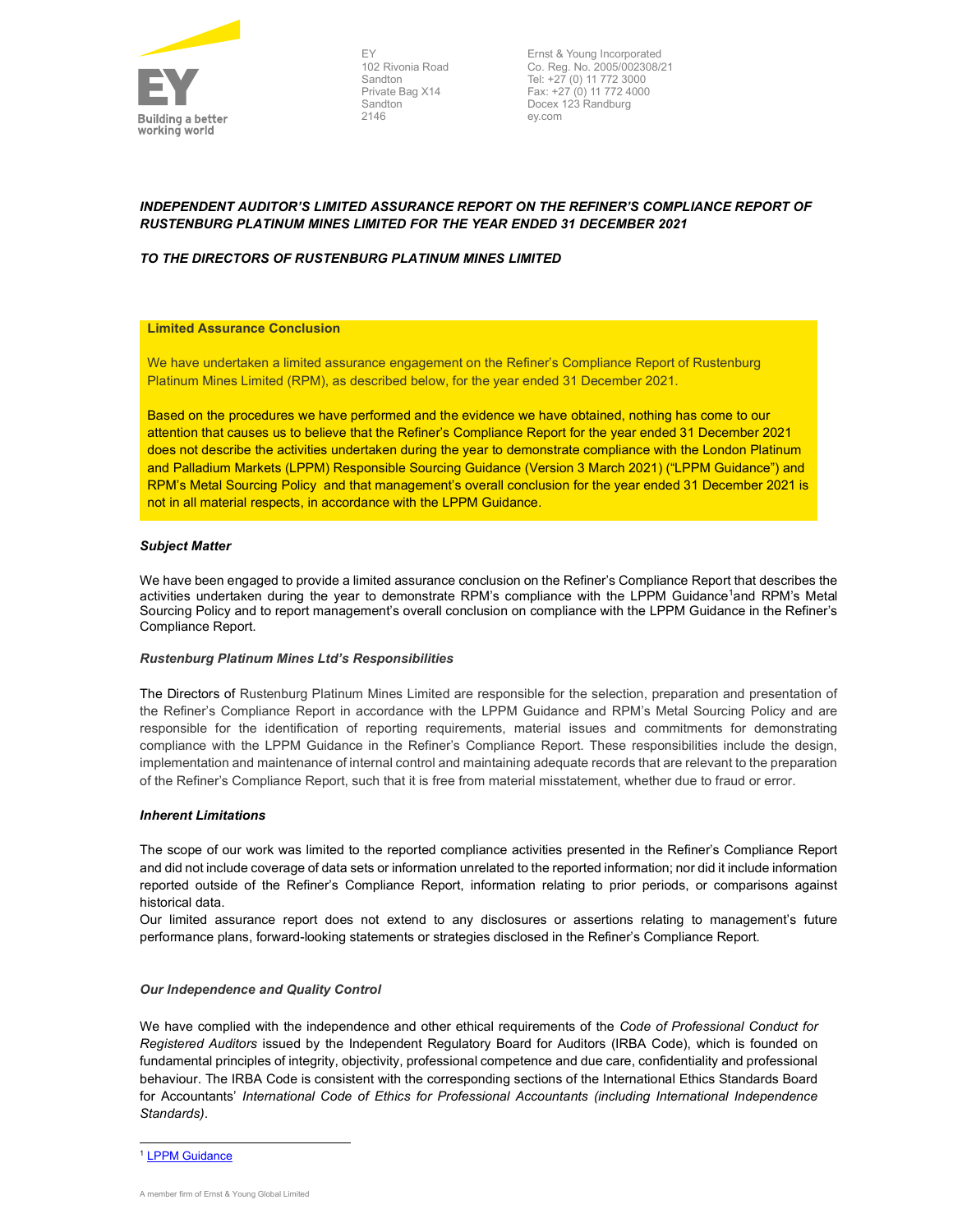

EY also applies International Standard on Quality Control 1, Quality Control for Firms that Perform Audits and Reviews of Financial Statements, and other Assurance and Related Service Engagements, and accordingly maintains a comprehensive system of quality control including documented policies and procedures regarding compliance with ethical requirements, professional standards and applicable legal and regulatory requirements.

# Our responsibilities

Our responsibility is to express a limited assurance conclusion on the Refiner's Compliance Report that describes the activities undertaken during the year to demonstrate RPM's compliance with the LPPM Guidance and RPM's Metal Sourcing Policy and that reports on management's overall conclusion on compliance with the LPPM Guidance in the Refiner's Compliance Report, based on the procedures we have performed and the evidence we have obtained. We conducted our assurance engagement in accordance with International Standard on Assurance Engagements (ISAE) 3000 (Revised), Assurance Engagements other than Audits or Reviews of Historical Financial Information, issued by the International Auditing and Assurance Standards Board and applying the LPPM's Third Party Audit Guidance (V3, 29.03.2021). ISAE 3000 (Revised) requires that we plan and perform our engagement to obtain the appropriate level of assurance about whether the the Refiner's Compliance Report that describe the activities undertaken during the year to demonstrate RPM's compliance with the LPPM Guidance and RPM's Metal Sourcing Policy and that reports on management's overall conclusion on compliance with the LPPM Guidance in the Refiner's Compliance Report is free from material misstatement.

# Summary of work performed

A limited assurance engagement undertaken in accordance with ISAE 3000 (Revised) involves assessing the suitability of the requirements of the LPPM Guidance together with RPM's Metal Sourcing Policy adopted as a basis for reporting on RPM's compliance with the LPPM Guidance, assessing the risks of material misstatement of the information reported in the Refiner's Compliance Report, whether due to fraud or error, responding to the assessed risks as necessary in the circumstances, and evaluating RPM's compliance with the LPPM Guidance. A limited assurance engagement is substantially less in scope than a reasonable assurance engagement in relation to both the risk assessment procedures, including an understanding of internal control, and the procedures performed in response to the assessed risks. The procedures we performed were based on our professional judgement. A limited assurance engagement consists of making inquiries, primarily of persons responsible for preparing the subject matter and related information, and applying analytical and other appropriate procedures.

Given the circumstances of the engagement, the work we performed included the following procedures:

- Reviewed RPM's activities, processes and documents that support the assertions and claims made in the Refiner's Compliance Report, including in respect of the reported compliance;
- Interviewed management and senior executives to obtain an understanding of the following matters as relevant to RPM's activities and reporting on compliance with the LPPM Guidance:
	- o management's processes for reporting progress on RPM's reported compliance to the RPM Board and the nature and extent of internal assurance applied, including for the reported compliance;
	- o the basis of preparation used for reporting the compliance activities; and
	- $\circ$  the control environment, information systems and relevant control activities applied to compile information from relevant data sources for reporting the compliance activities in the Refiner's Compliance Report, and for monitoring the integrity of the information presented in the Report;
- Inspected supporting documentation on a sample basis, to corroborate the statements of management and senior executives in our interviews;
- Performed analytical procedures to evaluate the relevant data generation and reporting processes against the reporting requirements set out in the LPPM Guidance;
- Evaluated whether the reported compliance as presented in the Refiner's Compliance Report is consistent with our overall knowledge and experience of RPM. This included challenging and reviewing the Refiner's Compliance Report